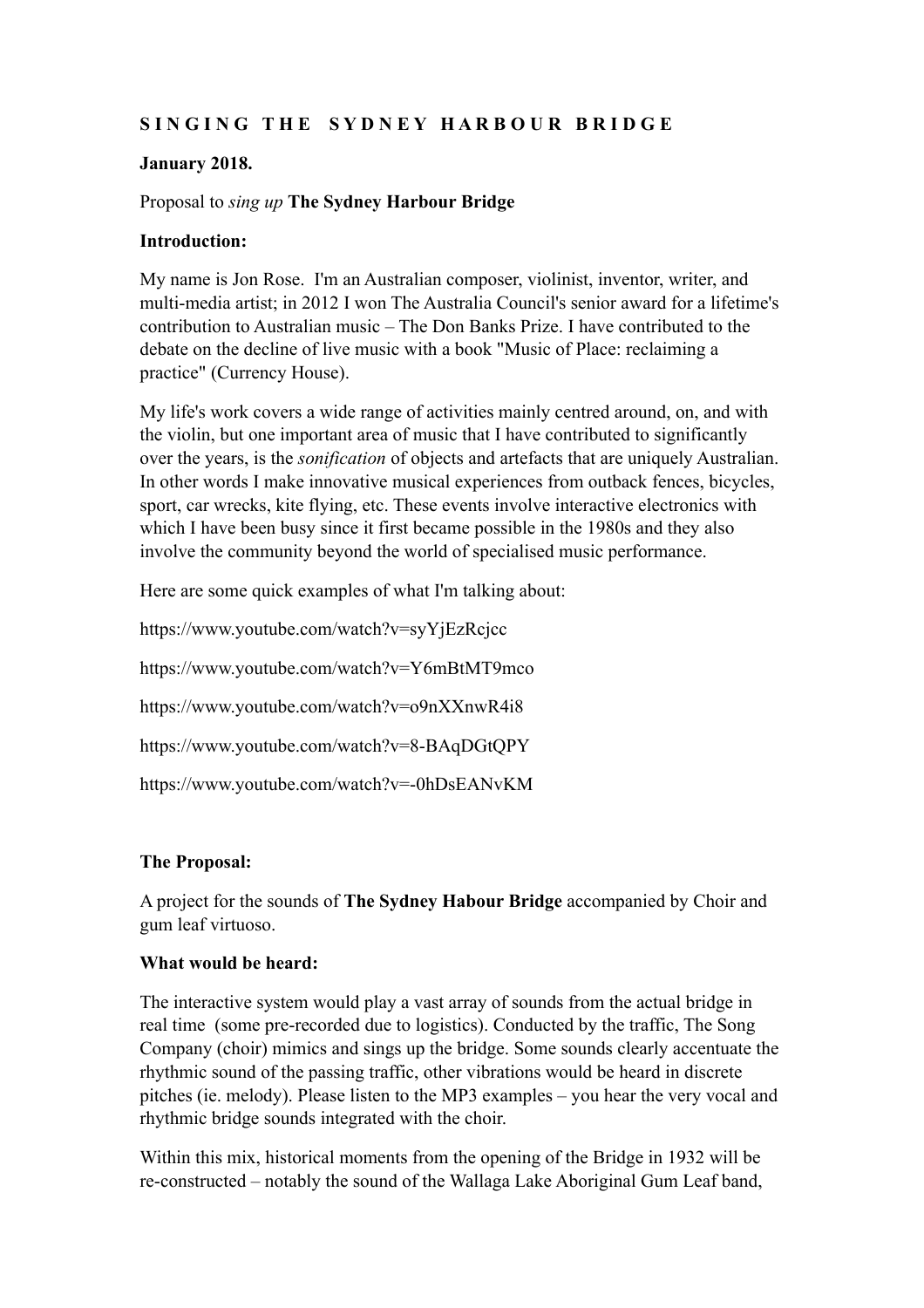heard as sonic inserts (echoes from the past) within the context of the performance. (Other events from the opening of the Bridge may also be included - the military brass band, and the hoofs of Francis de Groot's horse).

I am a friend and colleague of Roseina Boston, a Gumbayungirr elder, and gumleaf virtuoso – we worked together in 2005 on a project of mine (Pannikin) at the Melbourne Festival. I did call Roseina about this last week and she is up for it, but she is 82! So nothing is very certain at that age.

### This is Roseina performing with band:

## **http://jonroseweb.com/pannikin/gumleaf%20playing.mpg4**

In the event that Roseina is unavailable, Herb Patten is another great gumleaf player with whom we could reconstruct the Wallaga Lake Aboriginal Gum Leaf Band.

#### **How it would work:**

The music would be performed through a mixer and loud speakers at the bottom of the south-eastern bridge pylon looking out onto the parkland (grassy knoll) adjacent to Hickson Road. (Please see photo below) The Bridge, traffic, and train sounds would be filtered through a noise gate that removes a lot of the white noise while revealing the pitches and rhythms of the structures. There is a small plinth on which all performers could be set up (presently it is used for two upward pointing flood lights). The performance would be directly audible to an audience sitting on the grass nearby and by pedestrians and drivers below the bridge too with their car windows open (not audible with windows shut, so a choice of whether to engage with the music or not is considered). The Bridge is already well lit, but we would require some extra lighting to highlight the performers and generate more atmosphere. Depending on budget, the light show could be synchronised to the rhythms and sounds of the performance. The photo shows that access to the plinth is via a padlocked gate in the fence. Mains power is perhaps possible in the wall at the plinth or may be brought around from the RMS entrance.

The performers would be the 6 voices and conductor of The Song Company (Australia's leading vocal ensemble). http://song.company, Roseina Boston (if possible), and myself.

#### **More technical issues:**

A number of options for recording, sounding, and using the bridge's sounds and vibrations can be considered.

1. One sensor strip (similar to those used to measure traffic flow but only 5 ml thick) is placed on the most eastern single traffic lane (next to the bridge pedestrian walkway by the main south east pylon). As cars pass over the sensor strips, they trigger a musical sequence; the sonic results are determined by the speed and frequency of the traffic. There is a small and suitable gap in the bridge road surface into which a strip can be set and sealed with rubber solution or robust gaffers tape. (see photo for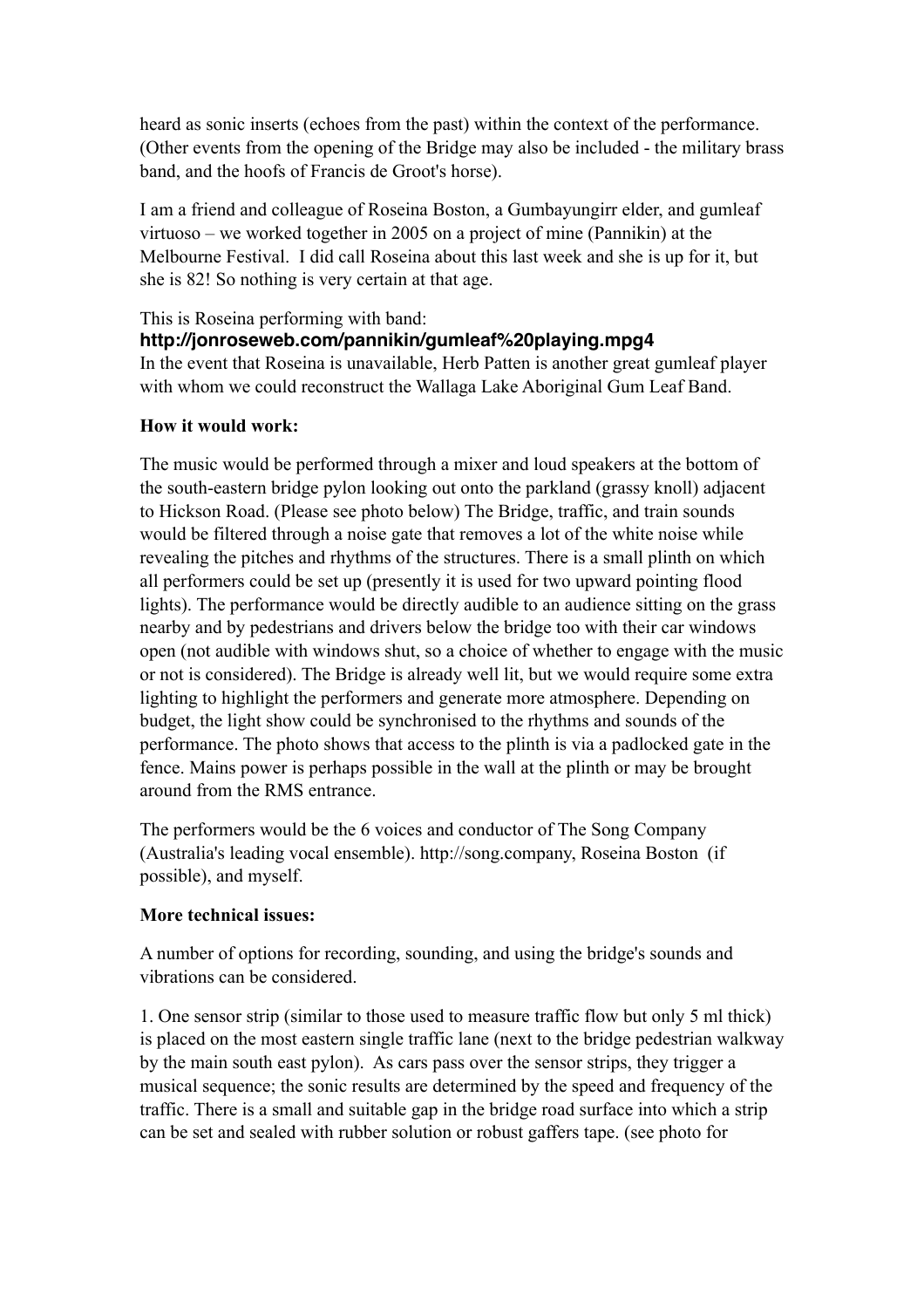placement next to metal plate).



In the event that this is completely out of the question, a microphone or video camera can be set up on the walkway which could be used to measure the traffic flow (see below for more details on this).

2. One contact microphone is attached to the traffic side of the large metal plate on the pedestrian walkway (by the main south east pylon). A contact microphone is very small – 150x100x30 ml) Cables from both sensor strip and contact microphone are taken down through the south eastern pylon's stair well and outside on ground level to a mixer and speakers where the performances take place. (see photo of plate for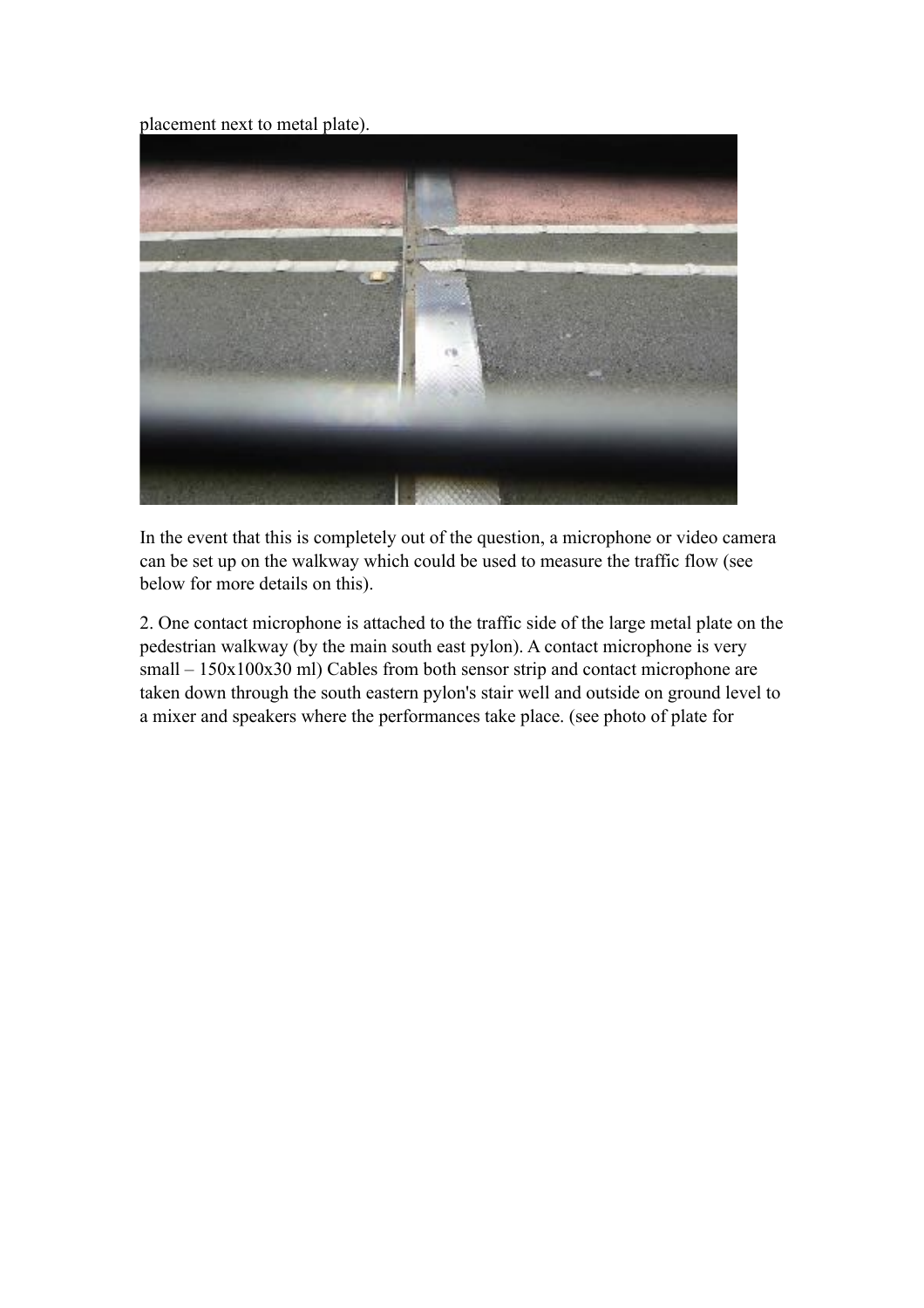contact mic position)



3. One air radio microphone is set up underneath the traffic lane (on the approach to the bridge proper). Access is easy from the bridge public walkway via a padlocked gate in the fence. Live sounds are broadcast directly to a mixer on the ground level. (see photo)

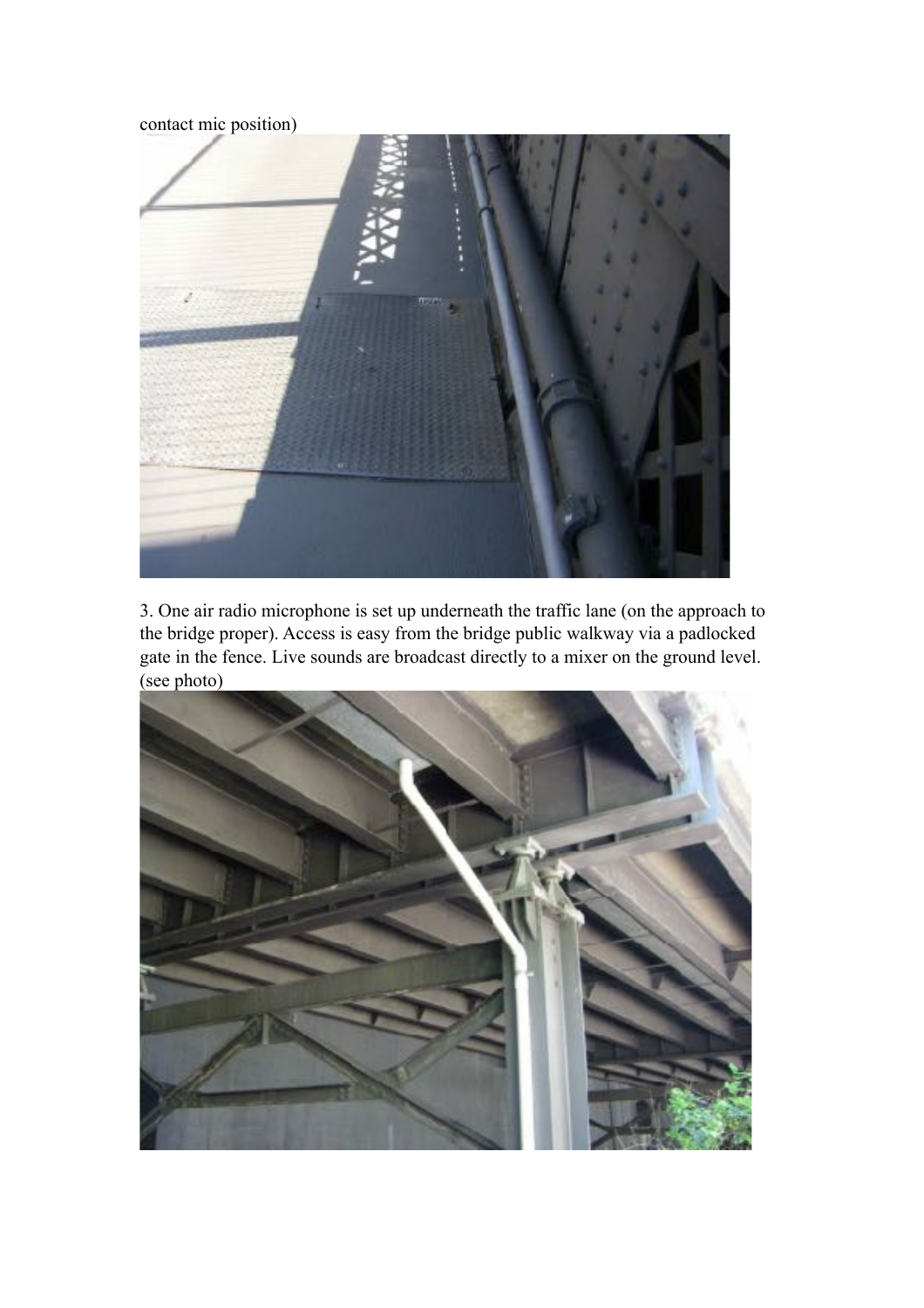

Although other solutions of measuring the rhythms of the Bridge are possible, a Sensor strip laid across the far eastern lane of the bridge is preferable to a video camera or air microphone (as an initial measuring device and data collector i.e.. number and frequency of cars/trucks passing) as it provides a minimal but significant physical contact to the cars – and physical contact through the Bridge surface transmits a strong practical and symbolic relationship – each car, bus, truck, or train becomes a simple but functional musical instrument or conductor. In the advent that it is too complicated to lay the sensor strip (a ten minute job for which the lane would have to be closed), a simple air microphone or video camera could be used to "count" the number and frequency of the traffic – not so effective but an alternative. It may even be possible to get audio recordings or a live feed from the UTS "CROC" maintenance robot that operates inside the narrow tunnels of the bridge.

# **When:**

A weekend of performances is envisaged in the summer of 2018; an evening performance of 40-50 minutes for each of the 3 days of a weekend. Weekdays might be a problem because of the sheer amount of traffic audible. The atmosphere in the evening at weekends would be optimum.

# **Security:**

There is already adequate security on the bridge; the performance would only require the guard by the tower to keep an eye on the minimal gear (contact microphone with G clamp on the walkway metal plate, regular microphone attached to bridge strut with gaffers tape, two cables running to door of stairwell). The radio microphone under the bridge approach would be secured once the gate is locked. The project would need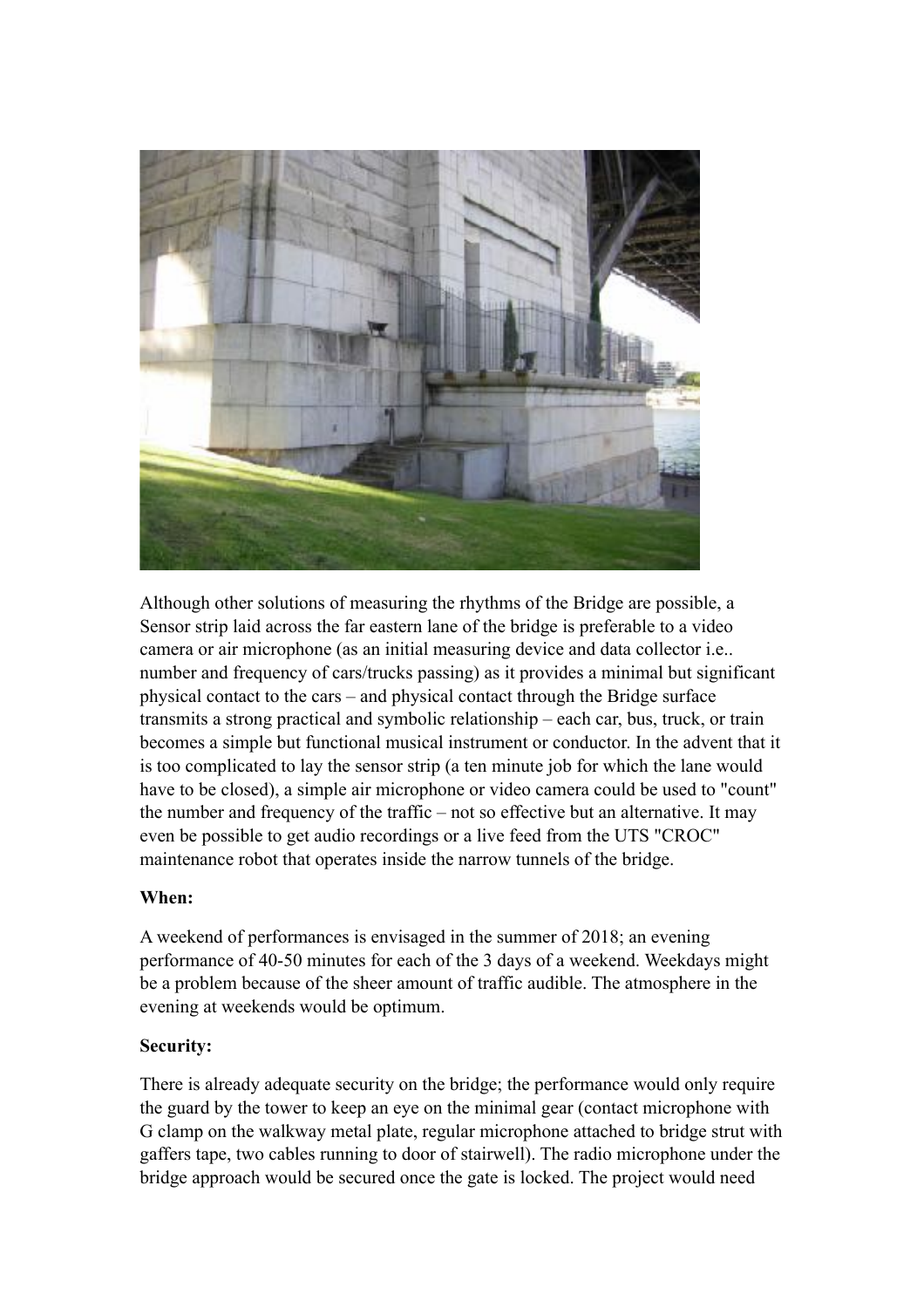one security guard at ground level to keep an eye on the sound gear. The Festival of Sydney could supply any other additional security probably.

#### **Timeline:**

Once interest from the Festival of Sydney is given, then permissions have to be granted by RMS and the City of Sydney for the proposal to go ahead. Additional funding can be sought from the Australia Council or Arts NSW. The development of software and hardware would require 8 weeks development. I have already written some score extracts for the choir (audio examples are available) but the bulk of the composing is yet to be done and would require 12 weeks. I have already been in contact with RMS about this project.

## **MANN Peter N <Peter.MANN@rms.nsw.gov.au> Strategic Infrastructure Manager.**

#### **Budget:**

Fee for Roseina Boston and/or Herb Patten (for live performance and pre-record). Fees for the Song Company.

A performance fee for Jon Rose (composition fee is part of PGH residency) Fee for software engineer.

Fees for a technical sound and visual team.

Hire costs of PA and lights and some serious cabling down the bridge pylon. Promotion through the Sydney Festival.

Extra funds would be sought from The Australia Council or Arts NSW.

#### Working titles: **The Bridge, Playing The Bridge, Singing Up The Bridge.**